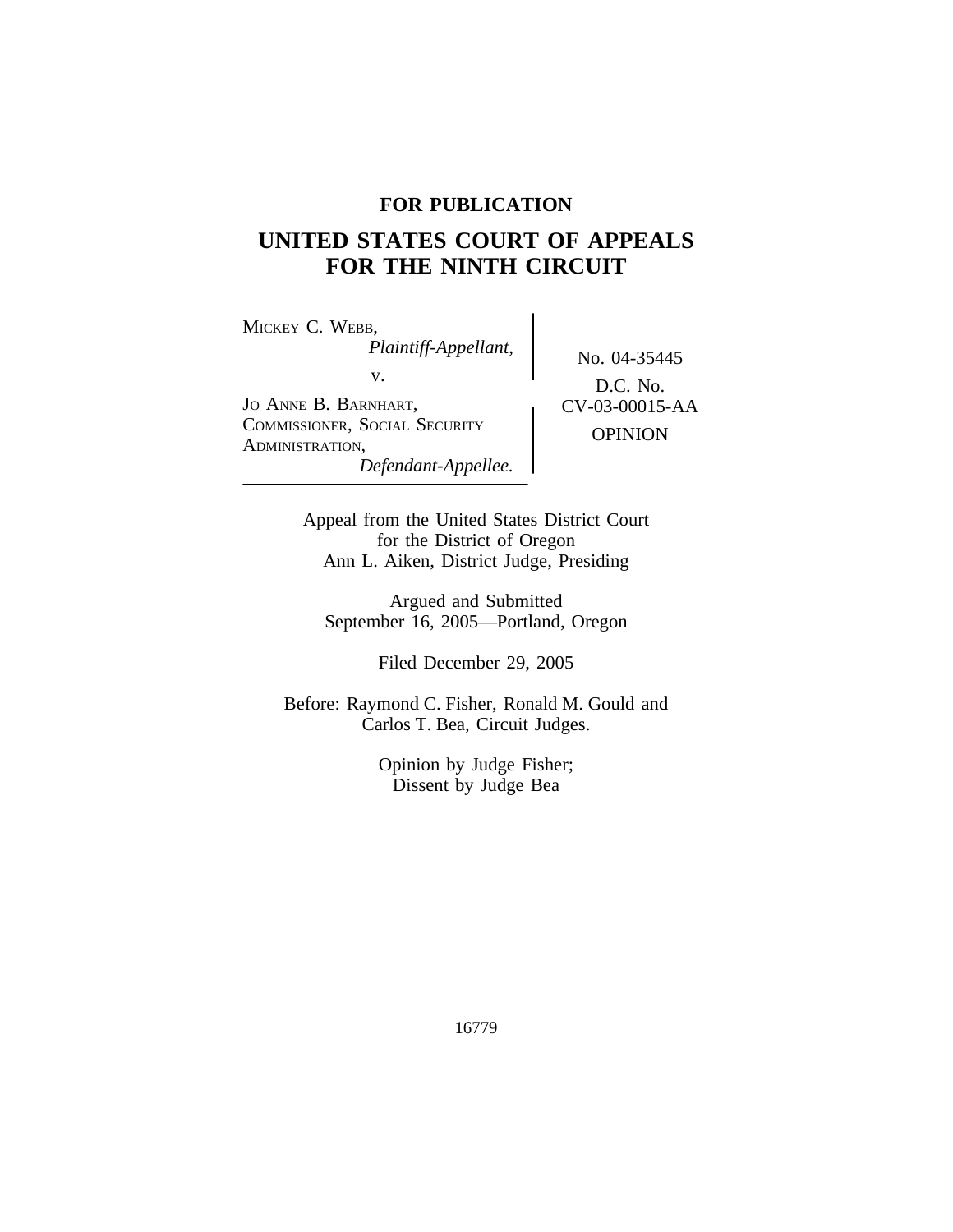#### **COUNSEL**

Linda S. Ziskin, Lake Oswego, Oregon, for the plaintiffappellant.

David M. Blume, Office of the General Counsel, Social Security Administration, Seattle, Washington, for the defendant-appellee.

## **OPINION**

FISHER, Circuit Judge:

Mickey C. Webb appeals the district court's summary judgment affirmance of the Commissioner of Social Security's final decision denying him disability insurance benefits under Title II of the Social Security Act, 42 U.S.C. §§ 401-33. On appeal, Webb contends that the administrative law judge ("ALJ") improperly found him to be not disabled at the second step of the five-step evaluative process, and that substantial evidence did not support the ALJ's finding that Webb's impairments were not medically severe. We agree and reverse.

## **I.**

In 1987, at the age of 35, Webb had his torso partially crushed in an all-terrain vehicle accident. He suffered several broken ribs and internal injuries and was hospitalized for a week. Two years later, he collapsed at his job as a retail manager and was taken to the emergency room, where he was found to have elevated blood pressure. In 1991, Webb experienced visual disturbances and memory loss; he underwent a CAT scan, but its results were normal. Then, in 1994, he began to have acute back pain that his doctor traced to the ATV accident and a workplace injury in 1982 or 1983.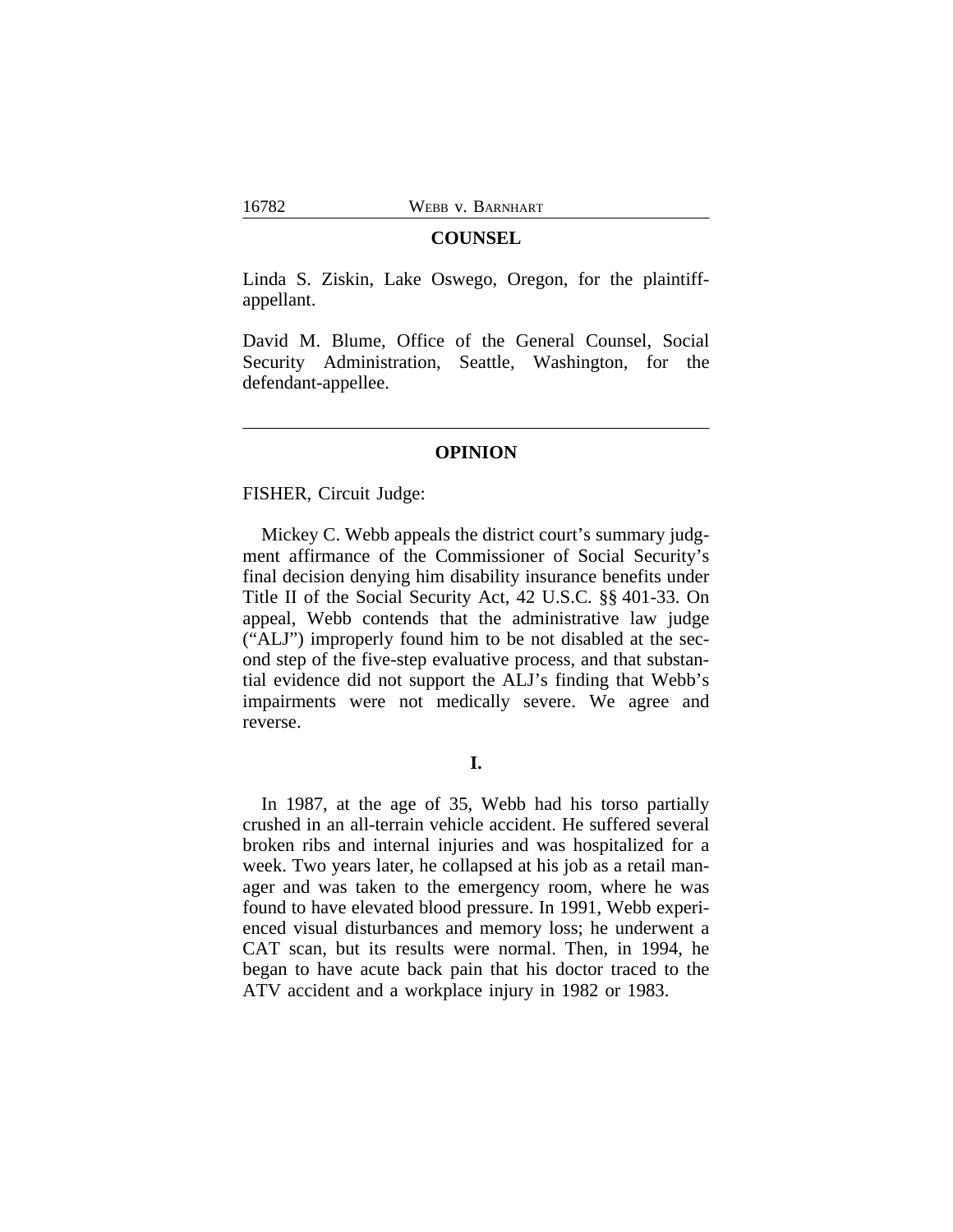| WEBB V. BARNHART | 16783 |
|------------------|-------|
|------------------|-------|

During the next several years, Webb continued to suffer from lower back pain and hypertension. He went on and off a variety of medications. Although some had positive results, their side effects were often intolerable. Because of his ailments and the side effects of their treatment, Webb stopped working.

Although there are gaps in Webb's treatment history, the record before the ALJ included doctors' reports and other medical evidence documenting his problems. X-rays taken in 1994 showed "disc space narrowing" in his lower back. A doctor's report stated that "[d]egenerative disc disease [wa]s suspected." In 1995, after attempting to help a friend build a garage door, Webb experienced severe hip pain; a clinical report indicated that he endured similar hardship prior to that "after getting in and out of small cars." In 1996, he also began to have knee pain. Doctors' reports from that year reported "tissue swelling" in Webb's left knee and "some degenerative changes medially and some minimal patellar spurring." Throughout this period, Webb's back problems appear to have been constant. His other conditions grew better or became worse in correspondence with his ability to endure the side effects of his therapeutic regimen.

In 2000, Webb filed an application for disability insurance benefits in which he alleged disability since 1991 due to back pain, high blood pressure, memory loss, arm pain, weakness and lack of sleep. Although Webb presented evidence of his problems after 1997, his insurance coverage expired in that year. The relevant period for the purpose of assessing his disability status, therefore, is prior to 1997. In 2002, after a hearing, the ALJ found Webb not to be disabled. When the Appeals Council denied Webb's request for review, the ALJ's decision became the final agency decision for purposes of this appeal. Pursuant to 42 U.S.C. § 405(g), Webb sought judicial review of the Commissioner's final decision in the district court, which affirmed the ALJ. He appeals that judgment. We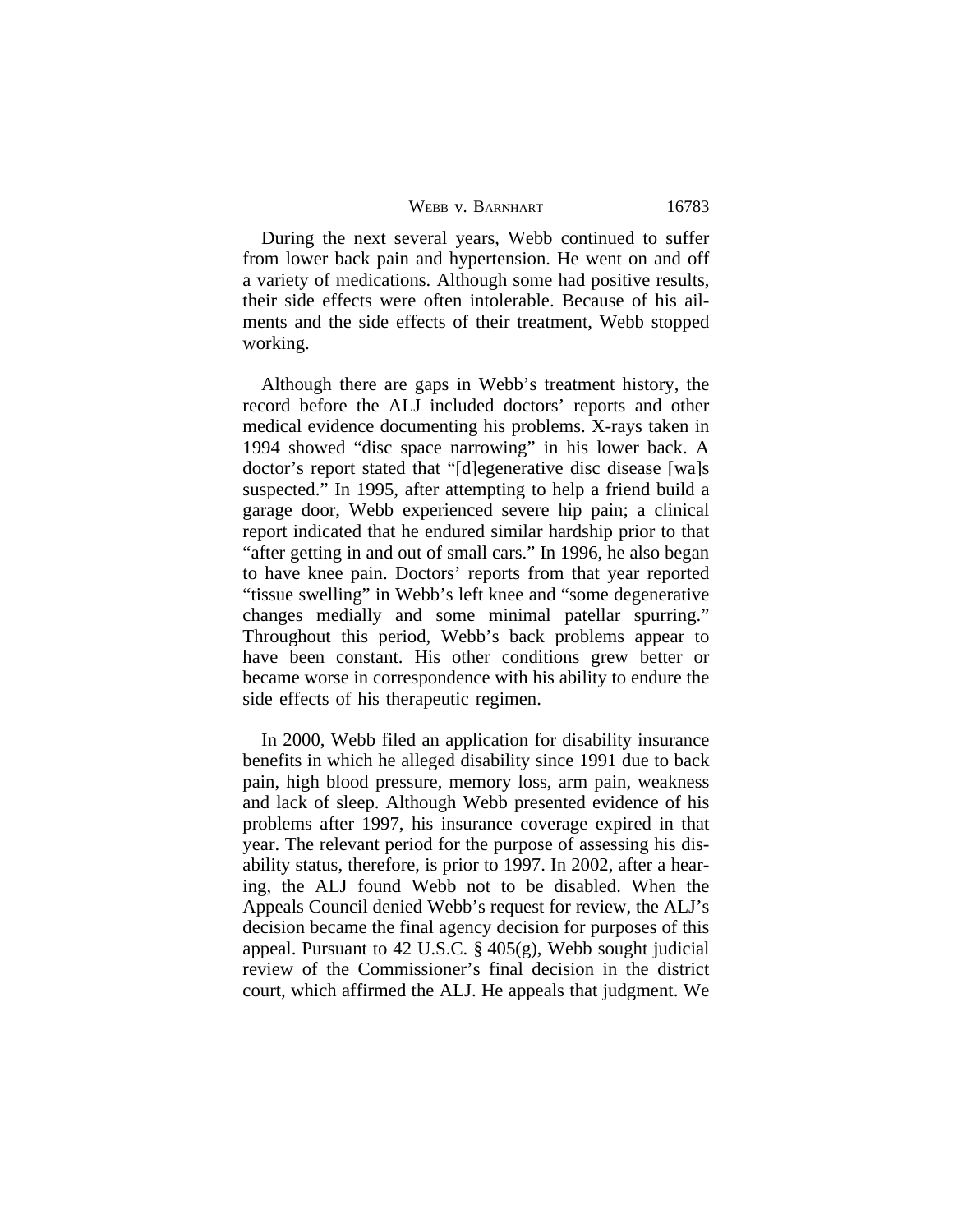have jurisdiction to hear Webb's appeal under 28 U.S.C. § 1291.

## **II.**

We review the district court's order affirming the Commissioner's denial of benefits de novo. *Smolen v. Chater*, 80 F.3d 1273, 1279 (9th Cir. 1996). We uphold the Commissioner's decision denying benefits if the Commissioner applied the proper legal standard and there is substantial evidence in the record as a whole to support the decision. *Hoffman v. Heckler*, 785 F.2d 1423, 1425 (9th Cir. 1986). Substantial evidence is such relevant evidence as a reasonable mind might accept as adequate to support a conclusion. *Richardson v. Perales*, 402 U.S. 389, 401 (1971).

## **III.**

#### A. *Relevant Legal Framework*

**[1]** The Social Security Act defines disability as "the inability to engage in any substantial gainful activity by reason of any medically determinable physical or mental impairment which can be expected to result in death or which has lasted or can be expected to last for a continuous period of not less than 12 months." 42 U.S.C.  $\S$  423(d)(1)(A). A claimant bears the burden of establishing disability under the Act. *Tacket v. Apfel*, 180 F.3d 1094, 1098 (9th Cir. 1999). To determine whether a claimant has established disability, an ALJ must evaluate the evidence adduced by following a five-step, sequential analysis. 20 C.F.R. § 404.1520.

**[2]** At step one, the ALJ examines whether the claimant is engaged in substantial gainful employment activity. *Id.*  $\S$  404.1520(a)(4)(i). At step two, the ALJ assesses whether the claimant has a medically severe impairment or combination of impairments that significantly limits his ability to do basic work activities. *Id.* § 404.1520(a)(4)(ii). The "ability to do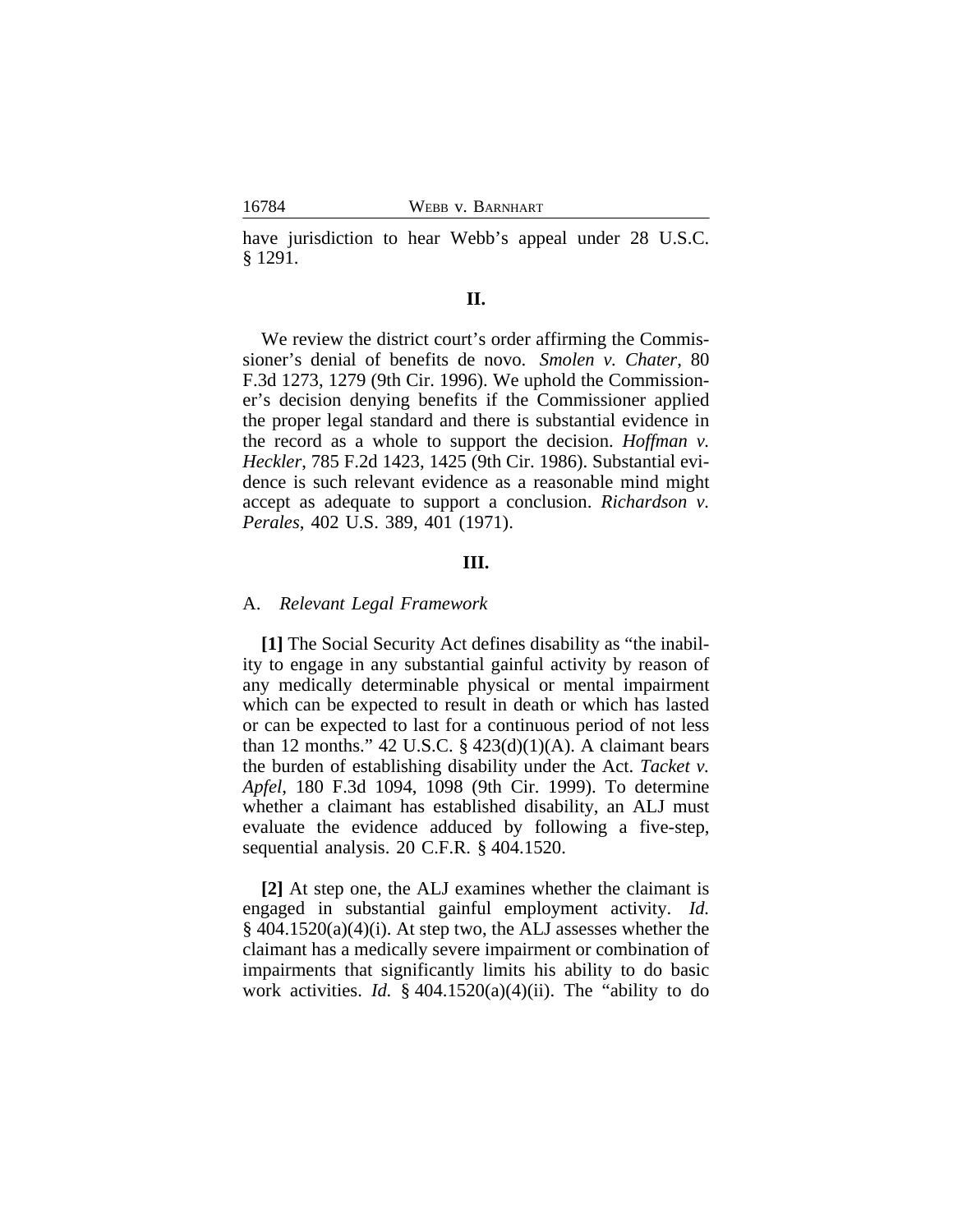| WEBB V. BARNHART | 16785 |
|------------------|-------|
|                  |       |

basic work activities" is defined as "the abilities and aptitudes necessary to do most jobs." 20 C.F.R. § 404.1521(b). For purposes of Webb's petition, the most relevant activities include the ability to perform "physical functions such as walking, sitting, lifting, pushing, pulling, reaching, carrying, or handling." *Id.* An impairment is not severe if it is merely "a slight abnormality (or combination of slight abnormalities) that has no more than a minimal effect on the ability to do basic work activities." S.S.R. No. 96-3(p) (1996). If the ALJ finds that the claimant lacks a medically severe impairment, the ALJ must find the claimant not to be disabled. However, if the ALJ concludes that the claimant does have a medically severe impairment, the ALJ proceeds to the next steps in the sequence.

Steps three through five require the ALJ to evaluate whether the claimant's impairment satisfies certain statutory requirements entitling him to a disability finding. If the impairment does not, the ALJ must assess whether the claimant remains capable of doing his prior work or engaging in alternative employment. 20 C.F.R.  $\S$  404.1520(a)(4)(iii)-(v).

#### B. *Findings by the ALJ*

In assessing Webb's petition, the ALJ first determined that Webb was not engaged in any gainful employment activity. At step two, the ALJ found that Webb did not have a medically severe impairment or combination of impairments prior to the lapse in his insurance coverage in 1997. Having made that finding, the ALJ ended his inquiry because there was no way that Webb could prove he was disabled within the meaning of the Act. It is this preemptive finding that Webb challenges.

**[3]** An impairment or combination of impairments may be found "not severe *only if* the evidence establishes a slight abnormality that has no more than a minimal effect on an individual's ability to work." *Smolen*, 80 F.3d at 1290 (inter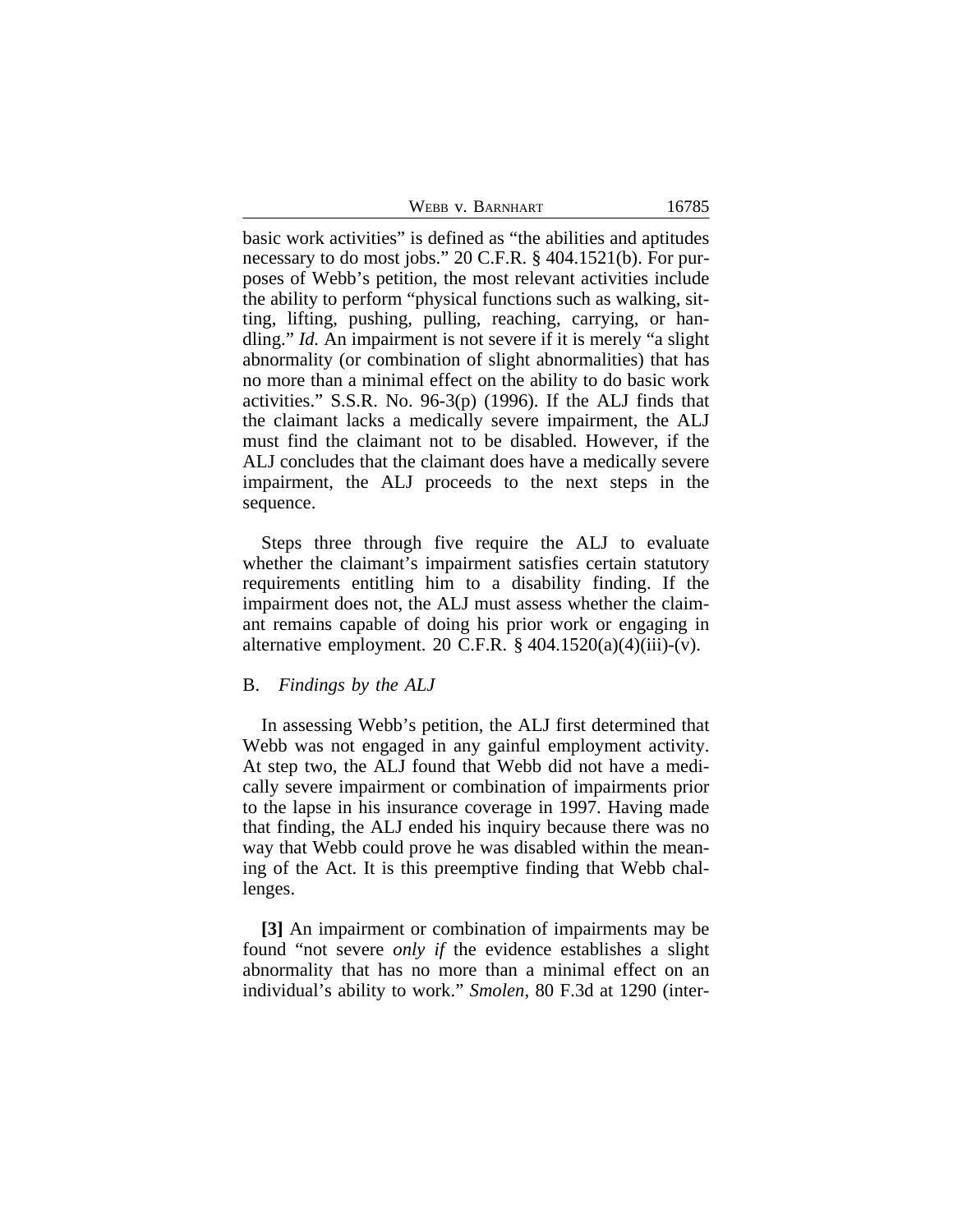16786 WEBB v. BARNHART

nal quotation marks omitted) (emphasis added); *see Yuckert v. Bowen*, 841 F.2d 303, 306 (9th Cir. 1988). The Commissioner has stated that "[i]f an adjudicator is unable to determine clearly the effect of an impairment or combination of impairments on the individual's ability to do basic work activities, the sequential evaluation should not end with the not severe evaluation step." S.S.R. No. 85-28 (1985). Step two, then, is "a de minimis screening device [used] to dispose of groundless claims," *Smolen*, 80 F.3d at 1290, and an ALJ may find that a claimant lacks a medically severe impairment or combination of impairments only when his conclusion is "clearly established by medical evidence." S.S.R. 85-28. Thus, applying our normal standard of review to the requirements of step two, we must determine whether the ALJ had substantial evidence to find that the medical evidence clearly established that Webb did not have a medically severe impairment or combination of impairments. *See also Yuckert*, 841 F.2d at 306 ("Despite the deference usually accorded to the Secretary's application of regulations, numerous appellate courts have imposed a narrow construction upon the severity regulation applied here.").

**[4]** In this case, the ALJ found that Webb lacked a medically severe impairment or combination of impairments despite objective medical evidence demonstrating back pain, hypertension, knee pain, hip pain, visual disturbances, memory loss, diverticulitis, lack of sleep, difficulty performing physical tasks and lack of employment from 1991 through 1997. Although the medical record paints an incomplete picture of Webb's overall health during the relevant period, it includes evidence of problems sufficient to pass the de minimis threshold of step two. *See Smolen*, 80 F.3d at 1290. And although Webb ultimately bears the burden of establishing his disability, *see Bowen*, 482 U.S. at 146, the ALJ had an affirmative duty to supplement Webb's medical record, to the extent it was incomplete, before rejecting Webb's petition at so early a stage in the analysis. *See* 20 C.F.R. § 404.1512(e)(1); S.S.R. 96-5p (1996). "In Social Security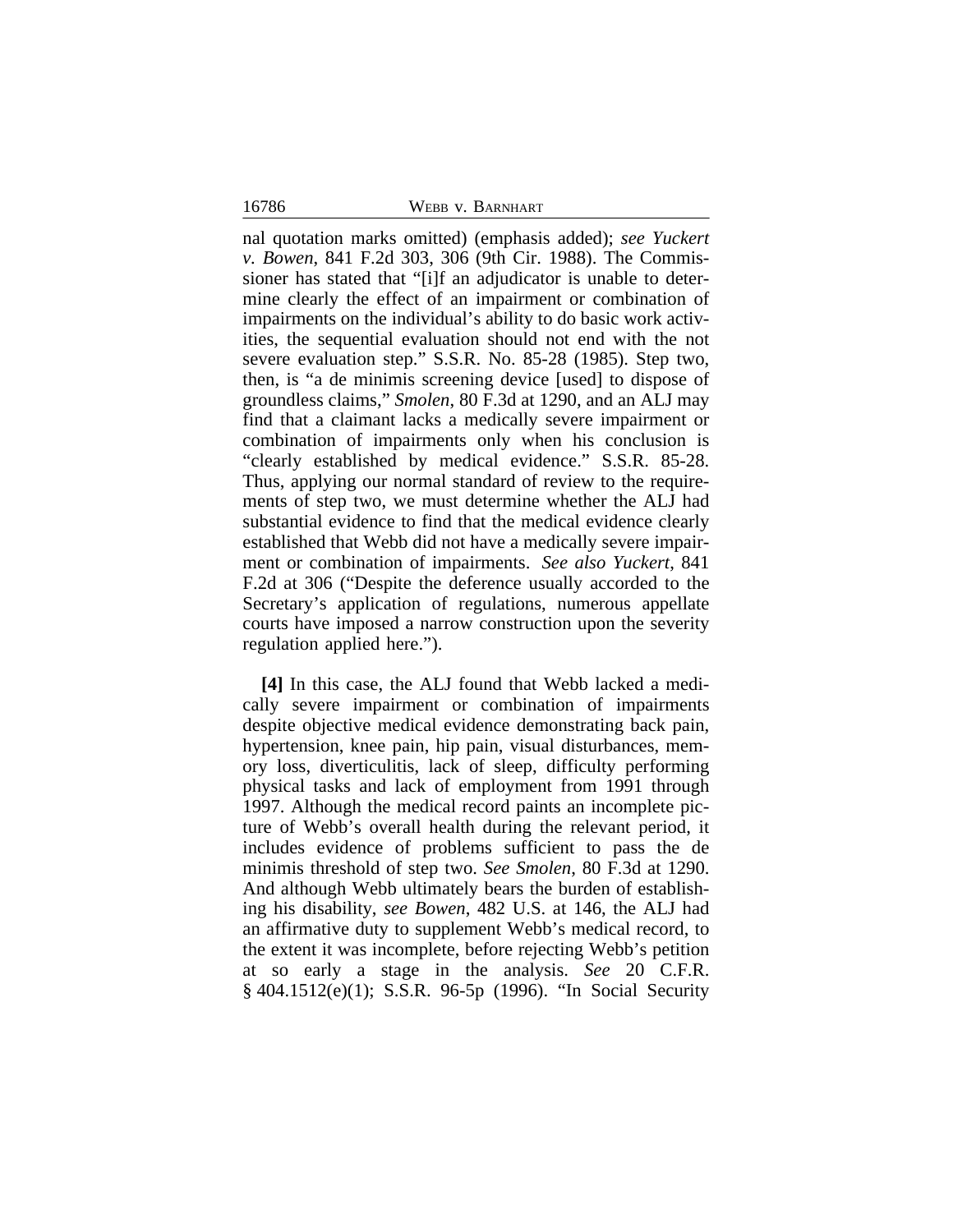WEBB V. BARNHART 16787

cases the ALJ has a special duty to fully and fairly develop the record and to assure that the claimant's interests are considered." *Brown v. Heckler*, 713 F.2d 441, 443 (9th Cir. 1983) (per curiam). The ALJ's duty to supplement a claimant's record is triggered by ambiguous evidence, the ALJ's own finding that the record is inadequate or the ALJ's reliance on an expert's conclusion that the evidence is ambiguous. *See Tonapetyan v. Halter*, 242 F.3d 1144, 1150 (9th Cir. 2001). Here, the medical evidence was sufficiently ambiguous to trigger the ALJ's duty because of the obvious vicissitudes in Webb's health, particularly the ways in which his conditions improved and worsened as a result of the afflictions and their treatments.

**[5]** Moreover, on the record that does exist, the ALJ's reasons for rejecting Webb's complaints at step two are not substantial enough to meet the "clear and convincing" standard when balanced against Webb's doctors' contemporaneous observations, some objective tests and Webb's subjective complaints. *See Reddick v. Chater*, 157 F.3d 715, 722 (9th Cir. 1998) ("Unless there is affirmative evidence showing that the claimant is malingering, the Commissioner's reasons for rejecting the claimant's testimony must be clear and convincing.") (internal citation and quotation marks omitted). The ALJ found that Webb's "subjective complaints" and "assertions regarding the disabling extent of his functional limitations . . . [we]re exaggerated, and not credible" because Webb was not under constant treatment, Webb was capable of performing household tasks and Webb sought employment during the relevant period. However, the medical record indicates that Webb's effort to have his hypertension treated often resulted in new afflictions and complications due to the deleterious side effects of his medication. The record also includes x-rays showing "disc space narrowing" in his lower back and his doctor's opinion that Webb may have suffered from "degenerative" back conditions and "disc fragmentation or significant herniation." That Webb sought employment suggests no more than that he was doing his utmost, in spite of his health,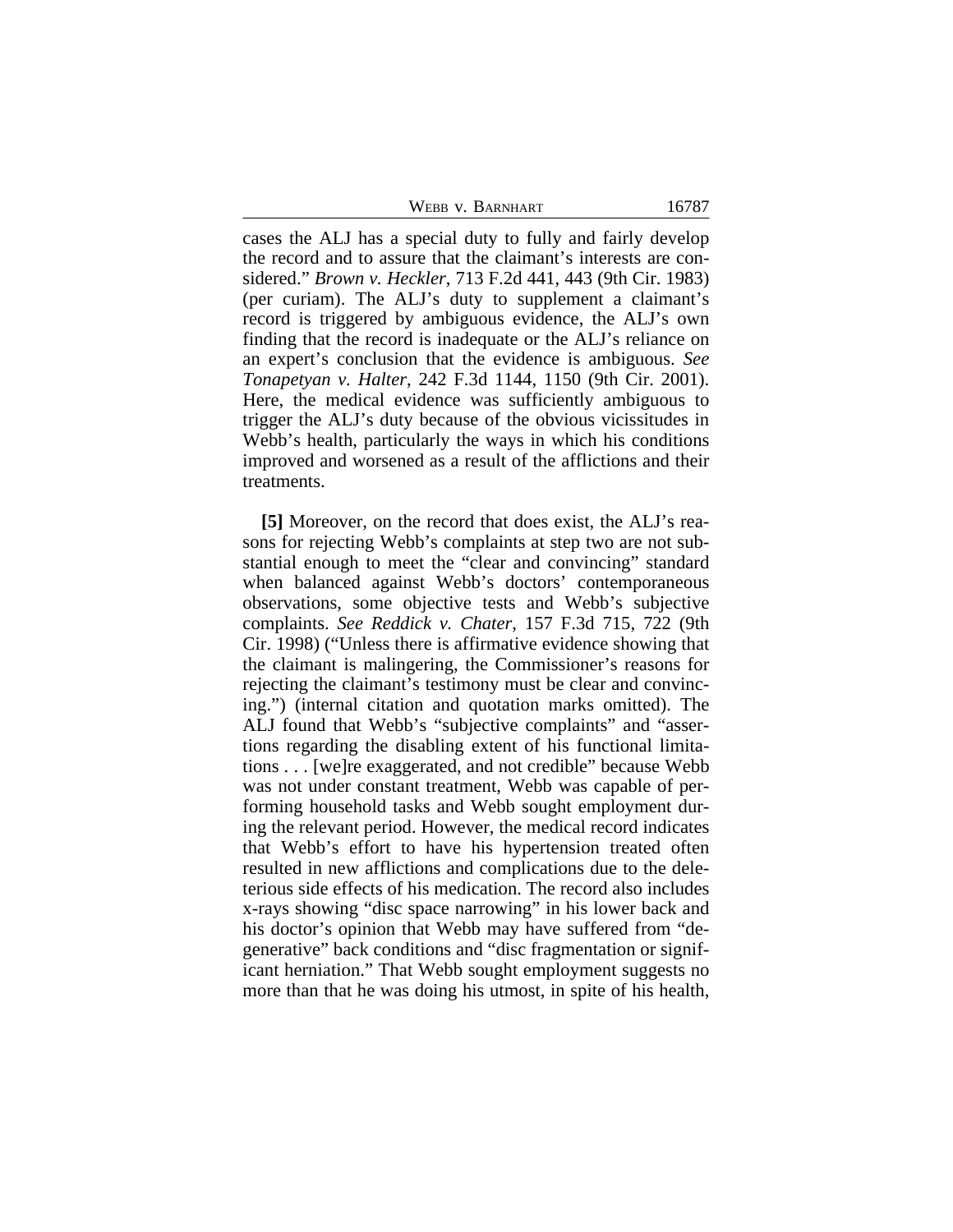to support himself.**<sup>1</sup>** "The mere fact that a plaintiff has carried on certain daily activities, such as grocery shopping, driving a car, or limited walking for exercise, does not in any way detract from [his] credibility as to [his] overall disability. One does not need to be 'utterly incapacitated' in order to be disabled." *Vertigan v. Halter*, 260 F.3d 1044, 1050 (9th Cir. 2001) (internal citation omitted).

The ALJ also viewed Webb's objective medical evidence simply as part of "the claimant's subjective complaints" when finding Webb's assertions to be "exaggerated, and not credible." Credibility determinations do bear on evaluations of medical evidence when an ALJ is presented with conflicting medical opinions or inconsistency between a claimant's subjective complaints and his diagnosed conditions. *See, e.g., Batson v. Comm'r of Soc. Sec. Adm'n*, 359 F.3d 1190, 1195 (9th Cir. 2004). But there is no inconsistency between Webb's complaints and his doctors' diagnoses sufficient to doom his claim as groundless under the de minimis standard of step two. Webb's clinical records did not merely record the complaints he made to his physicians, nor did his physicians dismiss Webb's complaints as altogether unfounded. To the contrary, the doctors' reports and test results usually corresponded with the afflictions Webb perceived, particularly his hypertension, the side effects of his treatment and the interaction of some drugs (his pain killers) with others (his hypertension medication) in his therapeutic regimen. There is not, in

**<sup>1</sup>**The ALJ determined that the record depicted "a pattern of only transitory and intermittent medical conditions rather than any chronic condition which would produce significant work-related restrictions." Webb might not have suffered from a single, chronic condition during the relevant period, but he has submitted evidence of a combination of impairments that, on this record, appears to have prevented him from engaging in gainful activity on a sustained basis. *See* 20 C.F.R. § 404.1512(a). In *Gatliff v. Com. of Soc. Sec.*, 172 F.3d 690, 691 (9th Cir. 1999), we held that "[s]ubstantial gainful employment cannot be pieced together from a collection of insubstantial attempts" like Webb's vain efforts between 1991 and 1997.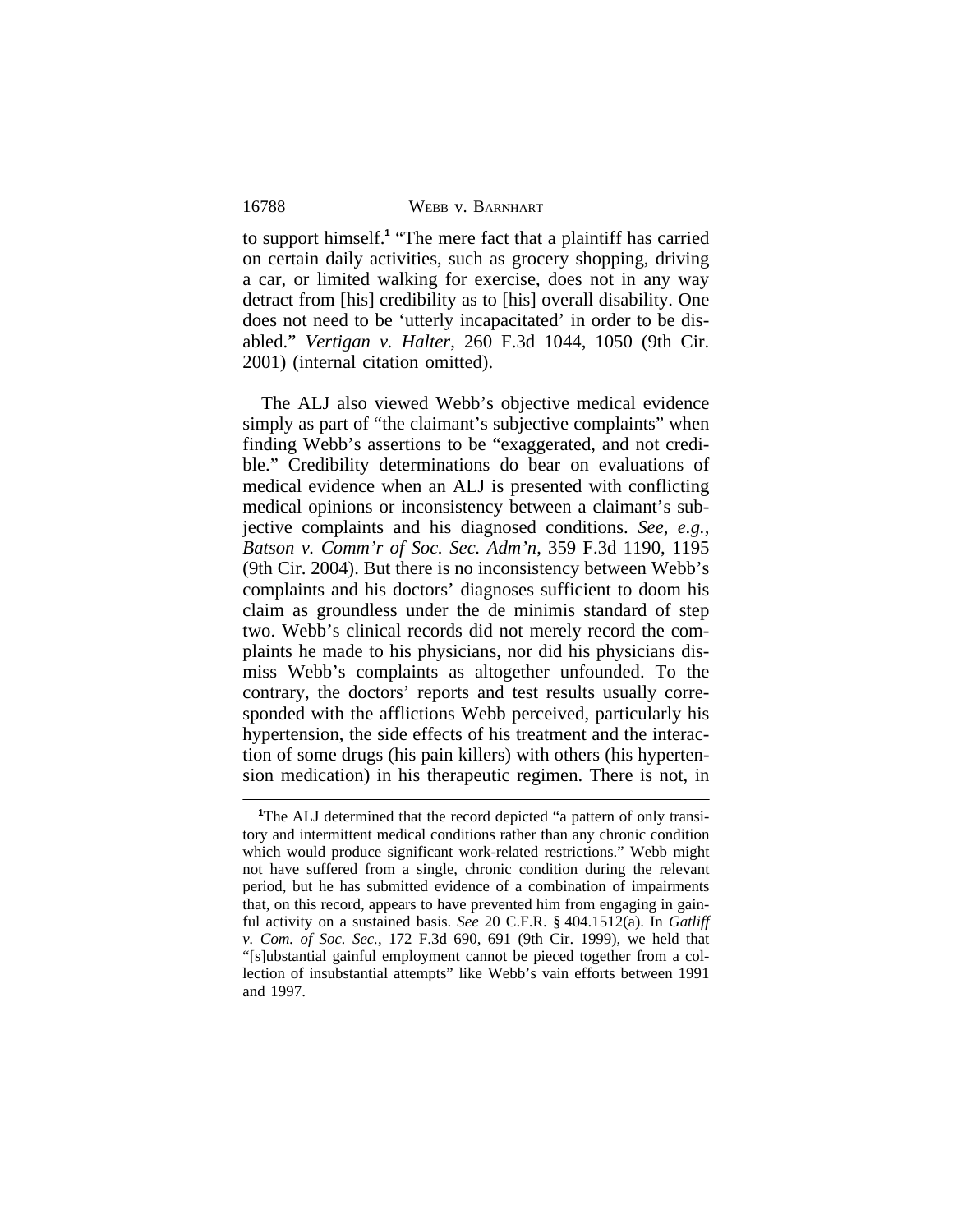WEBB V. BARNHART 16789

this instance, the total absence of objective evidence of severe medical impairment such as was the case in *Ukolov v. Barnhart*, 420 F.3d 1002 (9th Cir. 2005), where we affirmed a finding of no disability at step two when even the claimant's doctor was hesitant to conclude that any of the claimant's symptoms and complaints were medically legitimate. *Id.* at 1006.

**[6]** We do not intimate that Webb will succeed in proving that he is disabled and entitled to disability insurance benefits. But we do hold that the ALJ lacked substantial evidence to find that the medical evidence clearly established Webb's lack of a medically severe impairment or combination of impairments. The ALJ should have continued the sequential analysis beyond step two because there was not substantial evidence to show that Webb's claim was "groundless." *See Smolen*, 80 F.3d at 1290.

#### **REVERSED** and **REMANDED**.

BEA, Circuit Judge, dissenting:

We review the district court's judgment *de novo* to determine whether the administrative law judge's (ALJ's) decision is supported by substantial evidence in the record as a whole and applies the correct legal standards. *Osenbrock v. Apfel*, 240 F.3d 1157, 1162 (9th Cir 2001). Substantial evidence is such relevant evidence that a reasonable mind might accept as adequate to support a conclusion. *Id*. The ALJ's findings must be upheld if they are supported by inferences reasonably drawn from the record. *Id*. If evidence exists to support more than one rational interpretation, this court must defer to the ALJ's decision. *Id*. Because a thorough review of Mickey Webb's medical records shows that there is substantial evidence to support the ALJ's determination that Webb did not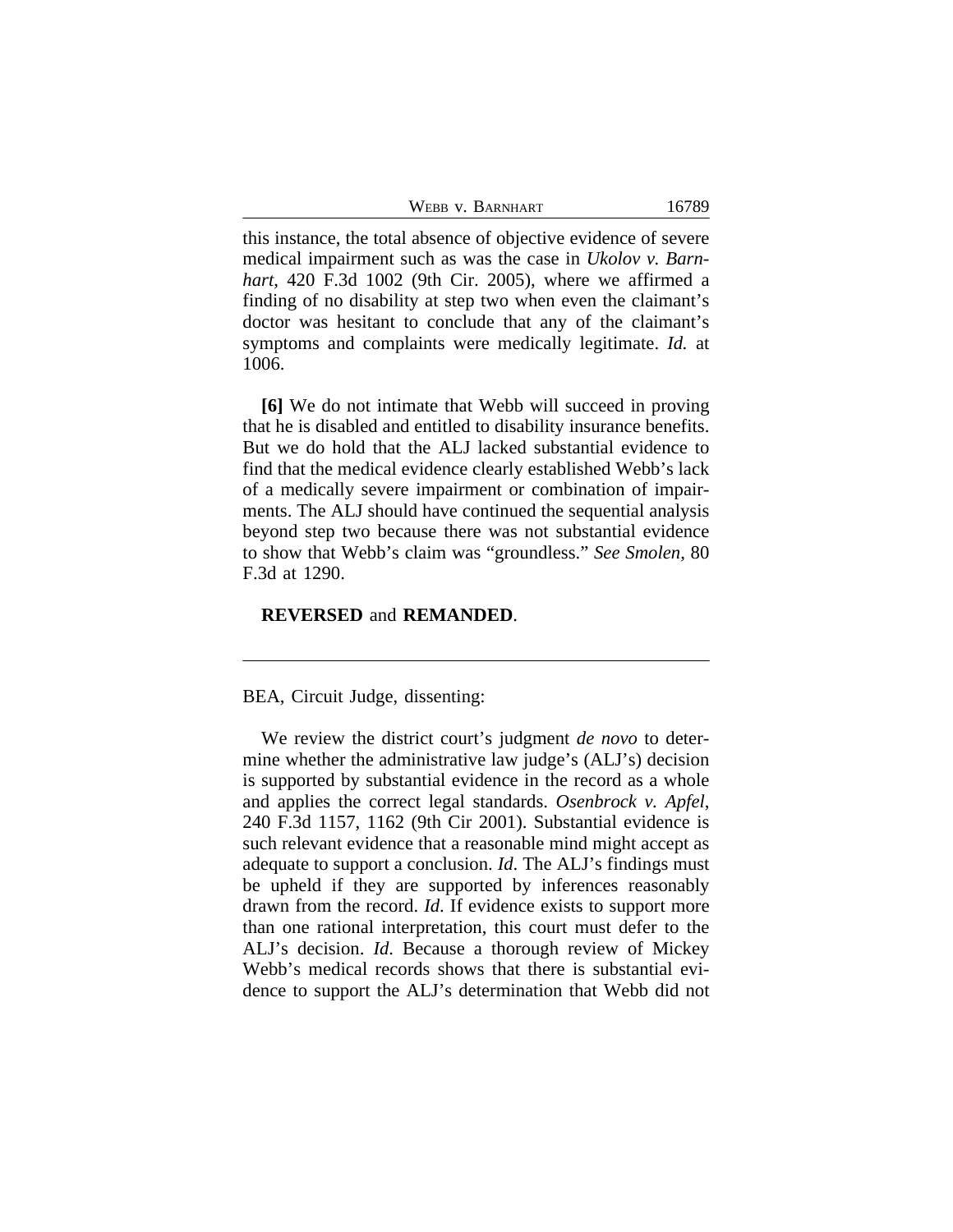suffer from a severe impairment during the relevant period, I respectfully dissent.

**I.**

In June 1987 Webb was involved in an ATV accident that resulted in multiple rib fractures and possible facial injures. X-rays of the thoracic and cervical spines taken at the time were "essentially unremarkable." There is no evidence of further medical treatment, to such spines or otherwise, until August 1989 when Webb sought emergency room treatment for weakness and numbness in his left arm. Webb reported that he had felt weak for a number of years. The examining physician determined that the symptoms were caused either by stress or hypertension and recommended that Webb eat breakfast and lunch (which he had not done that day). Webb continued to maintain steady employment following the ATV injury until 1991.**<sup>1</sup>**

In October 1991, Webb reported visual disturbance and memory loss. A CT scan of the brain revealed "no evidence of hypertensive bleed or other intraparenchymal [organ tissue] abnormalities."

On April 9, 1992, Webb reported to Dr. Donnelly that he had been doing quite well and had no problems with headaches or visual discomfort or transient ischemic attack symptoms**<sup>2</sup>** since his blood pressure had been under control. Dr. Donnelly noted, "evidently he quit his job as he was just kind of 'puttering around.' " Webb's hypertension was also "under good control."

**<sup>1</sup>**Webb's alleged onset date of disability is August 1, 1991, when he stopped working.

**<sup>2</sup>**A brief episode of cerebral ischemia (deficient supply of blood to the brain) that is usually characterized by temporary blurring of vision, slurring of speech, numbness, or paralysis.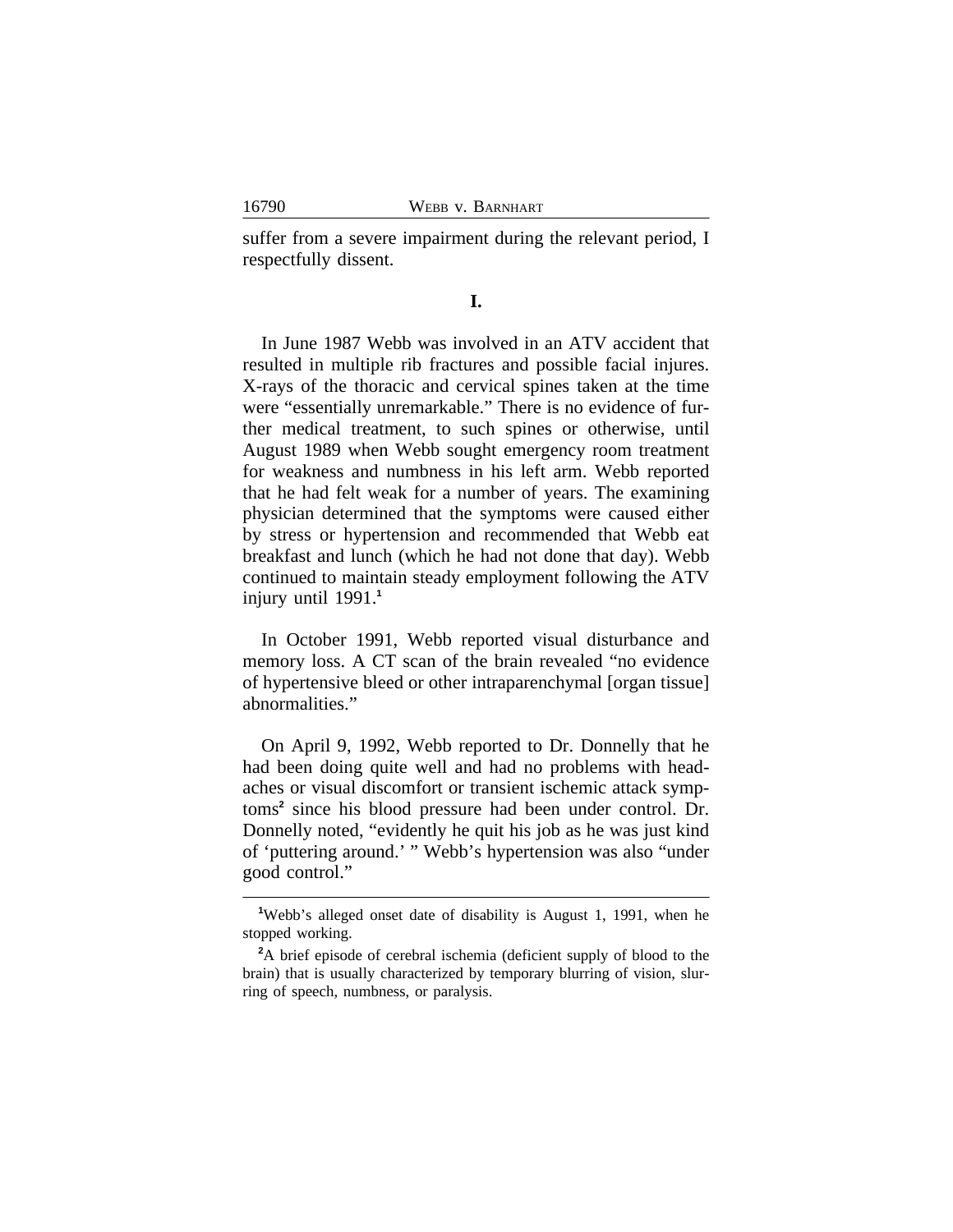| WEBB V. BARNHART | 16791 |
|------------------|-------|
|------------------|-------|

On December 7, 1993, Webb sought medical treatment after a foreign body hit his right eye while he was working with a table saw.**<sup>3</sup>** In October 1994, Webb was treated for lower back pain. It was noted that Webb had discontinued his hypertension medication in April 1992 due to fatigue, but had not gone to see a doctor since then. Dr. Naymik noted that Webb's hypertension was "poorly controlled" and prescribed Dilacor (hypertension medication) and Relafen (pain medication). A chest x-ray was within normal limits with poor resolution of the thoracic vertebrae, and an electrocardiogram (EKG) was also normal.

On November 7, 1994, Webb reported that he was feeling better with regard to his upper extremity pain, neck pain, and blood pressure, and now wanted to "deal with his low back pain." Webb traced his back problems to a 1983 work injury, rather than the 1987 ATV accident, but explained that he had not sought care since that time despite recurrent episodes of back pain. Webb explained that his back "[gave] way" sometimes if he stood in one place and he occasionally fell down.

The "clinical sheet" prepared by Dr. Naymik notes that Webb's blood pressure was "much improved" and that Webb was to continue taking Relafen and Dilacor daily. Webb's left shoulder, arm and mid-thoracic back pain symptoms had improved with anti-inflammatory medications. Dr. Naymik further noted that Webb's "[b]ack is straight to palpation. Deep tendon reflexes are symmetrical. Straight leg raising is negative. Upper extremity left arm deep tendon reflexes are good." An x-ray of the lower back "demonstrated disc space narrowing at L4-L5" and Dr. Naymik suspected degenerative disease. Dr. Naymik advised Webb to "continue to protect his lower back and to do appropriate low back exercises." He also suggested Webb consider an MRI scan and/or neurosurgical

**<sup>3</sup>**A small metallic foreign object was removed and he was discharged "in good condition." Webb does not allege any change in his vision resulting from this injury.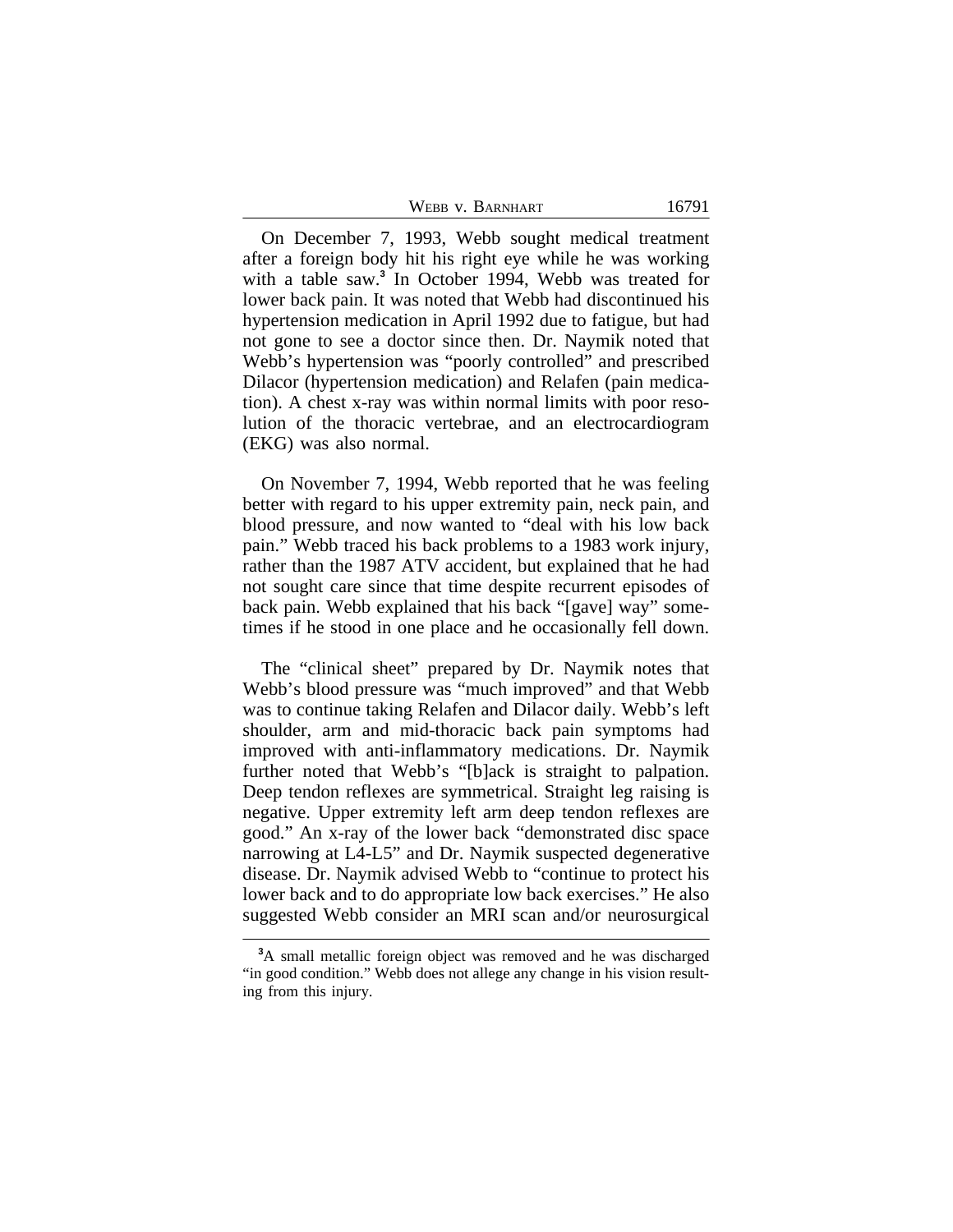evaluation to check for "disc fragmentation or significant herniation at the L4-L5 level" but Webb said he needed to think it over.

On February 3, 1995, Webb reported injuring his left hip during the previous week while helping a friend build garage doors. Webb reported that he had experienced similar pain "3 to 6 months ago after getting in and out of small cars." He described his general health as "good" and noted that he continued to take blood pressure medication without side effects. It was further noted that he remained unemployed and spent his days working around the house. Webb reported that he exercised by walking five miles twice a week.

In April 1996, Webb was treated for a blistered right hand, possibly related to weeding, or mechanical work involved in installing brakes on his car. In May 1996, Webb presented with complaints of left knee pain and swelling that had lasted about a week. Webb had fluid in his knee, but an x-ray revealed only "minimal degenerative changes."<sup>4</sup> A medical report from the next month noted that the knee was "quite a bit better."

On July 8, 1996, Webb complained of back pain when he lied down, and reported that he napped daily. Webb's blood pressure was elevated and Dr. Naymik switched him to a new hypertension medication (Norvasc). Physician's notes from July 17, 1996 indicated that Webb was taking his medication without side effects and it "seem[ed] to be lowering his B/P [blood pressure] adequately." On September 26, 1996, Webb reported continuing back pain, and requested more Relafen, a pain medication which "worked for him."

In November 1996, Webb was briefly treated for an episode of intestinal problems. Dr. Naymik assessed him with possible diverticulitis (inflammation of the colon), which was

**<sup>4</sup>**Webb was age 44 at this point.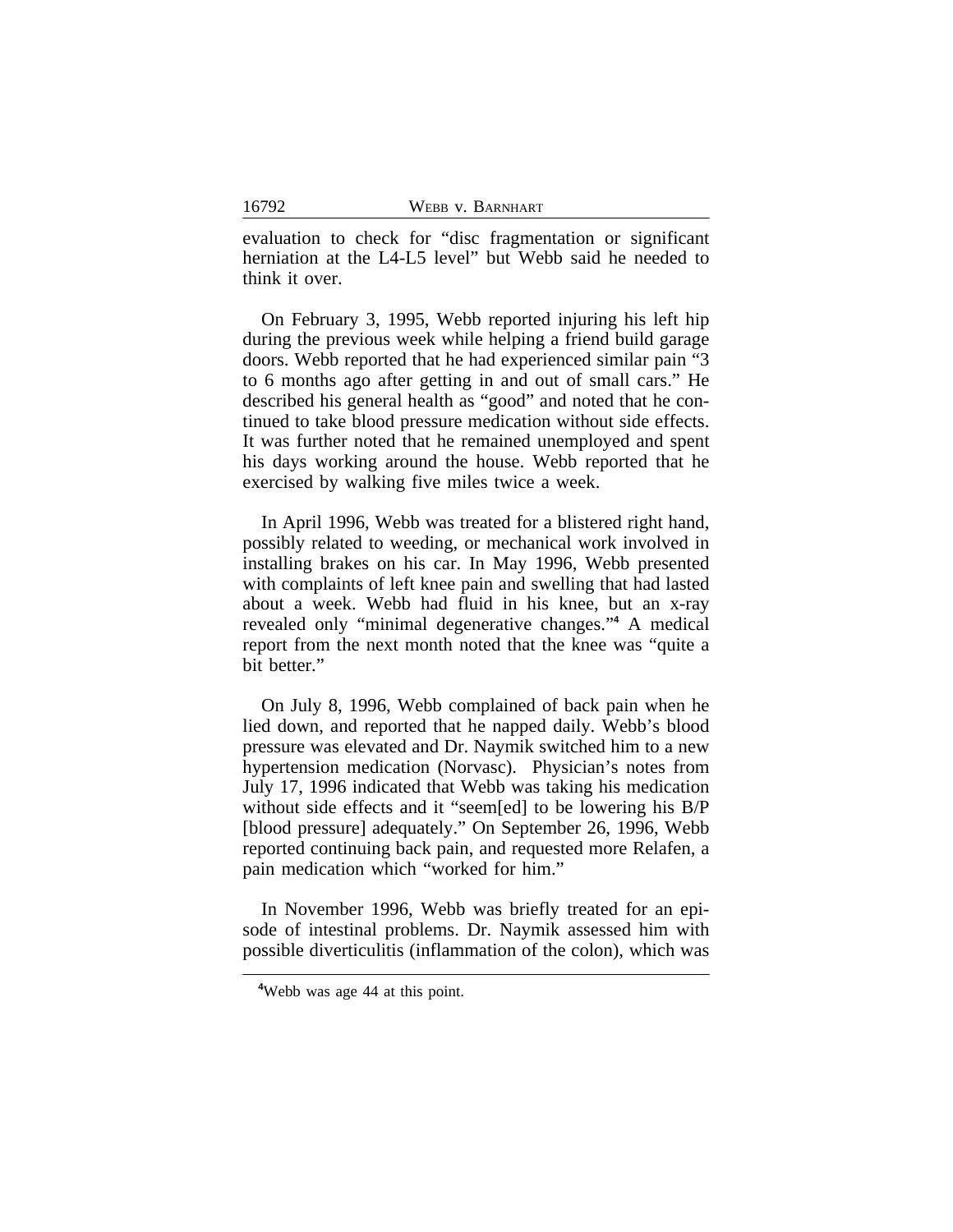|  |  | WEBB V. BARNHART |
|--|--|------------------|
|--|--|------------------|

getting better, or gastroenteritis (inflammation of the stomach or intestines), and prescribed antibiotics.

There is no evidence of medical treatment during 1997. Webb's insured status expired on September 30, 1997. Therefore, the relevant period for his disability status is only that which predates September 30, 1997. *See* 20 C.F.R. §§ 404.981, 422.210.

In 2000, Webb filed an application for disability insurance benefits, alleging disability since 1991 due to back pain, high blood pressure, arm pain, weakness and lack of sleep. After his application was denied initially, and upon reconsideration, Webb applied for a hearing before an ALJ. The ALJ determined that Webb was not disabled because he did not suffer from a severe impairment during the relevant period.

**II.**

In assessing the severity of Webb's alleged impairments, the ALJ properly considered the medical evidence and noted, "[T]reating records from his 1991 alleged onset date through his 1997 date last insured are relatively sparse, and depict a pattern of only transitory and intermittent medical conditions rather than any chronic condition which would produce significant work-related restrictions." Substantial evidence supports the ALJ's assessment.**<sup>5</sup>**

**<sup>5</sup>**The majority attempts to excuse Webb's failure to provide sufficient evidence of a severe disability by asserting that "[t]he ALJ had an affirmative duty to supplement Webb's medical record, to the extent it was incomplete, before rejecting Webb's petition at so early a stage in the analysis." Majority Op. 16786. As the majority recognizes, however, although an ALJ "has an independent duty to fully and fairly develop the record," *Smolen*, 80 F.3d at 1288, this duty is triggered by ambiguous evidence, or the ALJ's own finding that the record is inadequate to allow for proper evaluation of the evidence. *Tonapetyan v. Halter*, 242 F.3d 1144, 1150. Neither was the case here. Here, the sporadic nature of Webb's medical records supports the ALJ's determination that Webb's impairments were not severe. During the administrative process, Webb never asserted that his medical records were incomplete and, as the majority recognizes, Webb ultimately bore the burden of establishing disability, and had a duty to provide evidence of such disability. *Bowen*, 482 U.S. at 146.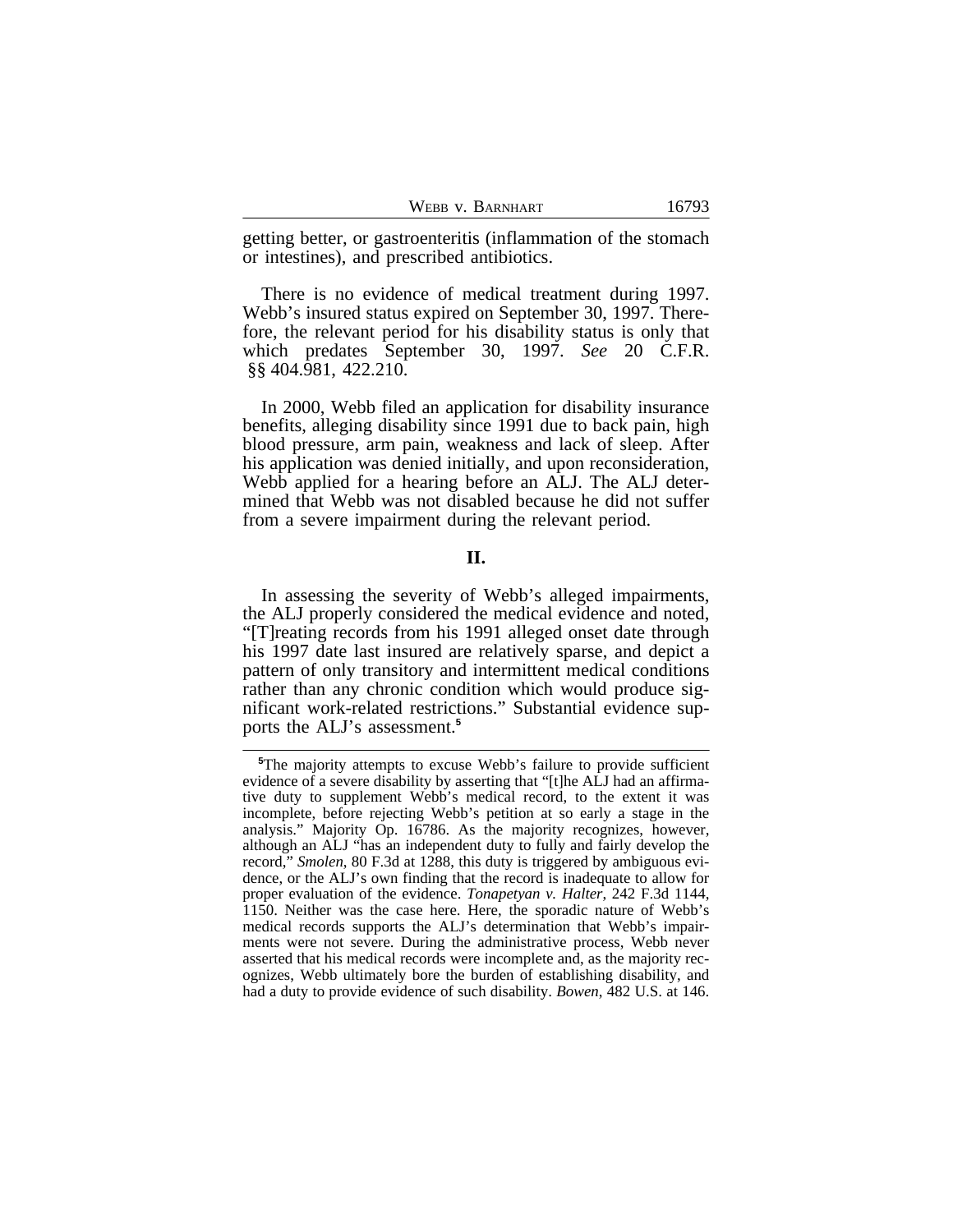16794

As noted above, Webb's October 1994 chest x-ray was within normal limits with poor resolution of the thoracic vertebrae. An electro-cardiogram ("E.K.G.") performed at the same time was also normal. In May 1996, Webb sought treatment for fluid in his knee, but an x-ray revealed only "minimal degenerative changes," and a medical report from the next month noted that the knee was "quite a bit better." A lumbar x-ray taken in July 1996 was unremarkable, and Webb's doctor reported that Webb's symptoms were controlled with medication. Physician's notes from July 17, 1996 indicated that Webb was taking his medication without side effects and that the medication seemed to be lowering his blood pressure adequately.**<sup>6</sup>** On September 26, 1996, Webb

<sup>&</sup>lt;sup>6</sup>The majority states: "During the next several years, Webb continued to suffer from lower back pain and hypertension. He went on and off a variety of medications. Although some had positive results, their side effects were often intolerable. Because of his ailments and the side effects of their treatment, Webb stopped working." Majority Op. 16783. During his testimony before the ALJ, Webb stated that when his blood pressure is lowered to a normal level (by medication) he feels "sluggish," "weak and sleepy." Webb explained that he tried about 20 different medications over the years but when his "pressure would get down to where it belongs — which is basically 120/80 — when I'm at that level, I can't operate and I hurt and ache. I can operate at 140 — 150 over 95 or so. That's where I try to operate at this day. I can handle it. That's too high, but I can at least function. Or my pain pills, they ruin my blood pressure so I try to monitor it accordingly. [Q: Okay. So you feel better when your blood pressure is high] A: Yes."

As explained above, Webb's medical records provide substantial evidence to support the ALJ's determination that the side effects of Webb's medication did not constitute a severe impairment, much less were they intolerable. In summary, On October 27, 1994 Dr. Naymik prescribed Dilacor (hypertension medication) and Relafen (pain medication). On November 7, 1994, Dr. Naymik noted that Webb's blood pressure and upper extremity pain was "much improved" and instructed Webb to continue taking his medication daily. On February 3, 1995, Webb reported that he continued to take his blood pressure medication *without side effects* and described his general health as "good." On July 8, 1996, Dr. Naymik switched Webb to a new hypertension medication (Norvasc), and physician's notes from July 17, 1996 indicate that Webb was taking his medication *without side effects* and it "seem[ed] to be lowering his B/P [blood pressure] adequately."